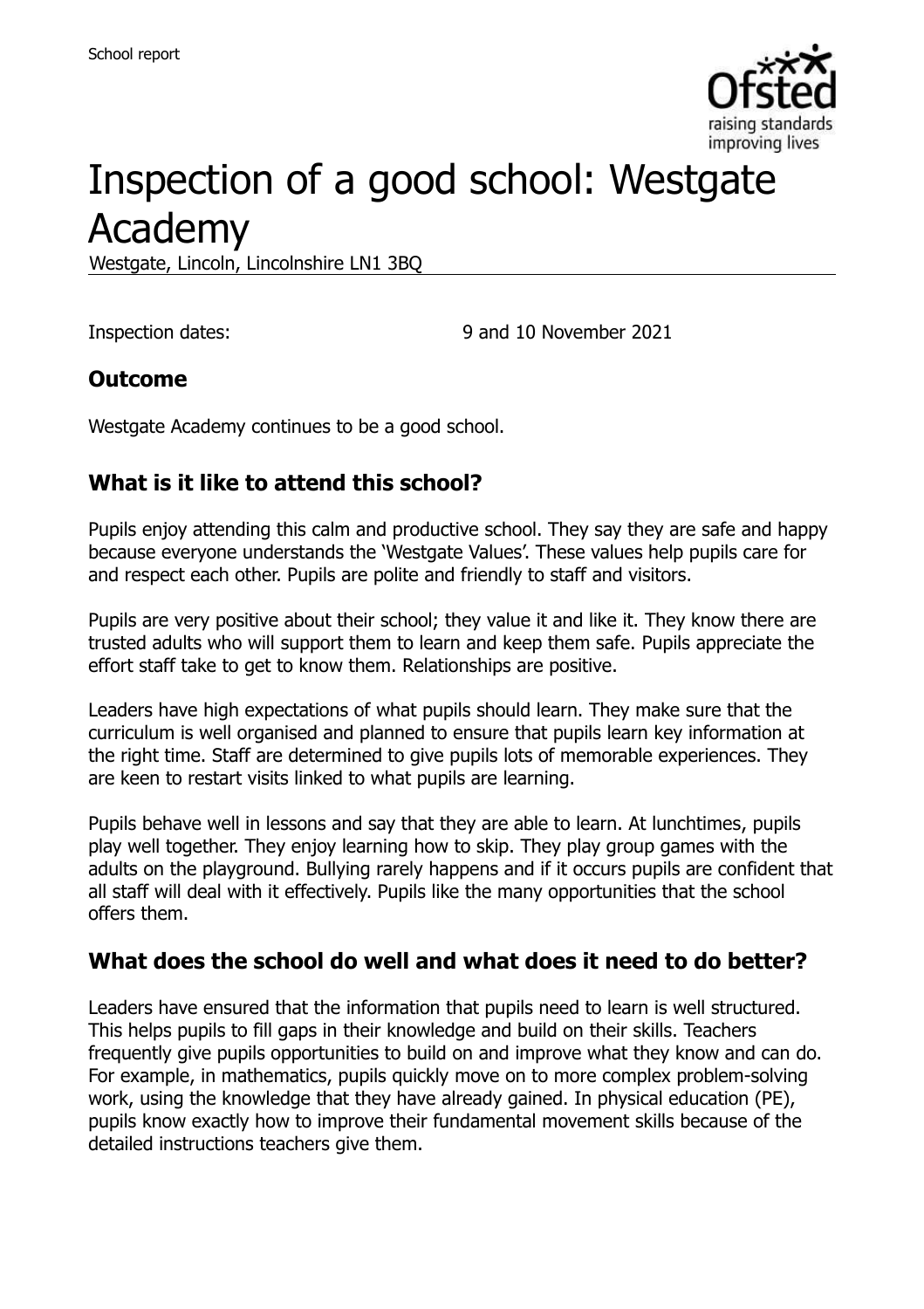

Teachers ask questions to check that pupils understand what they are learning. This helps teachers to identify accurately what pupils know and what they still need to learn. Teachers use this knowledge well when planning what they will teach pupils next.

Flashback activities at the start of lessons help pupils to remember what they have learned previously. Pupils link this knowledge to their current learning. They listen to their teachers and are confident in explaining their thinking. They use more technical vocabulary in their answers, for example as they learn to speak like a scientist or a mathematician.

Leaders have prioritised reading. Pupils read regularly. They have daily reading fluency lessons and develop their comprehension skills. Many pupils say they enjoy reading and are eager to achieve their platinum reading award. Pupils who are at an early stage of learning to read receive support through phonics-based intervention sessions. Not all staff who support pupils in their reading have had up-to-date training. Leaders have not ensured that there is a consistent approach to helping pupils catch up with their reading.

Leaders have systems in place to identify and support pupils with special educational needs and/or disabilities (SEND). Pupil profiles inform staff of individual targets and the best ways to support pupils with SEND. Leaders have not fully evaluated the impact of the support provided for pupils with SEND. They are not able to identify what support is having the greatest impact.

Pupils have a very positive attitude towards learning and focus on their work. Staff have high expectations for pupils' behaviour. Low-level disruption is rare. In lessons, wellestablished routines help pupils settle down quickly.

There is a strong focus on pupils' broader development. There is a well-planned programme, with a strong ethos of tolerance and respect. This prepares pupils well for life in modern Britain. Pupils discuss moral issues in history lessons, as well as exploring the rich local history surrounding the school.

The school is well led. Staff say that leaders care about their well-being, as well as that of the pupils. They value the support and opportunities they receive. Staff are proud to work at the school.

## **Safeguarding**

The arrangements for safeguarding are effective.

The school has a strong safeguarding culture. A large group of experienced and qualified staff make up the support team for additional needs who oversee the care of pupils. Staff receive high-quality training in safeguarding and updates from experienced safeguarding leads. Staff understand their responsibility to report any concern. Leaders keep accurate records and use these to identify local safeguarding issues. They are quick to act, involving other agencies when needed. They have appropriate procedures in place to manage any allegations.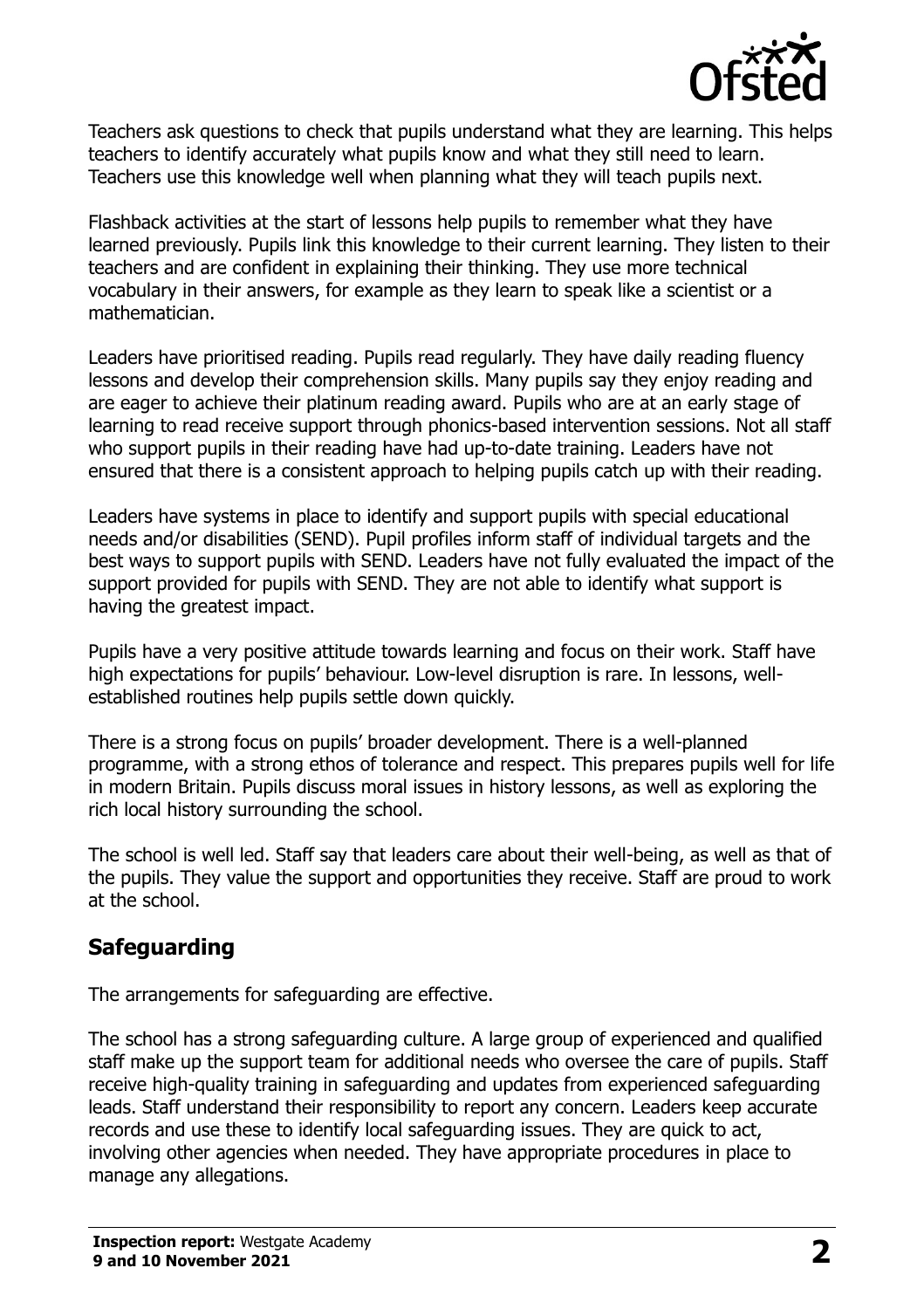

## **What does the school need to do to improve?**

## **(Information for the school and appropriate authority)**

- The support for pupils who need help with reading is inconsistent. This means that some pupils are not becoming fluent readers as quickly as they should. Leaders should ensure that all staff involved in leading and delivering reading catch up, including phonics intervention, have the necessary knowledge and skills to be able to provide effective support so that pupils quickly become fluent and accurate readers.
- Leaders have not fully assessed and evaluated the impact of the support provided for pupils with SEND. As a result, staff are not routinely able to identify clearly what support is having the greatest impact and what targets to set for these pupils' future progress. Leaders need to ensure that all monitoring of the support pupils with SEND receive accurately assesses the quality and impact of this intervention.

#### **Background**

When we have judged a school to be good, we will then normally go into the school about once every four years to confirm that the school remains good. This is called a section 8 inspection of a good or outstanding school, because it is carried out under section 8 of the Education Act 2005. We do not give graded judgements on a section 8 inspection. However, if we find evidence that a school would now receive a higher or lower grade, then the next inspection will be a section 5 inspection. Usually this is within one to two years of the date of the section 8 inspection. If we have serious concerns about safeguarding, behaviour or the quality of education, we will deem the section 8 inspection as a section 5 inspection immediately.

This is the first section 8 inspection since we judged the school to be good in June 2016.

### **How can I feed back my views?**

You can use [Ofsted Parent View](https://parentview.ofsted.gov.uk/) to give Ofsted your opinion on your child's school, or to find out what other parents and carers think. We use information from Ofsted Parent View when deciding which schools to inspect, when to inspect them and as part of their inspection.

The Department for Education has further quidance on how to complain about a school.

If you are the school and you are not happy with the inspection or the report, you can [complain to Ofsted.](https://www.gov.uk/complain-ofsted-report)

## **Further information**

You can search for [published performance information](http://www.compare-school-performance.service.gov.uk/) about the school.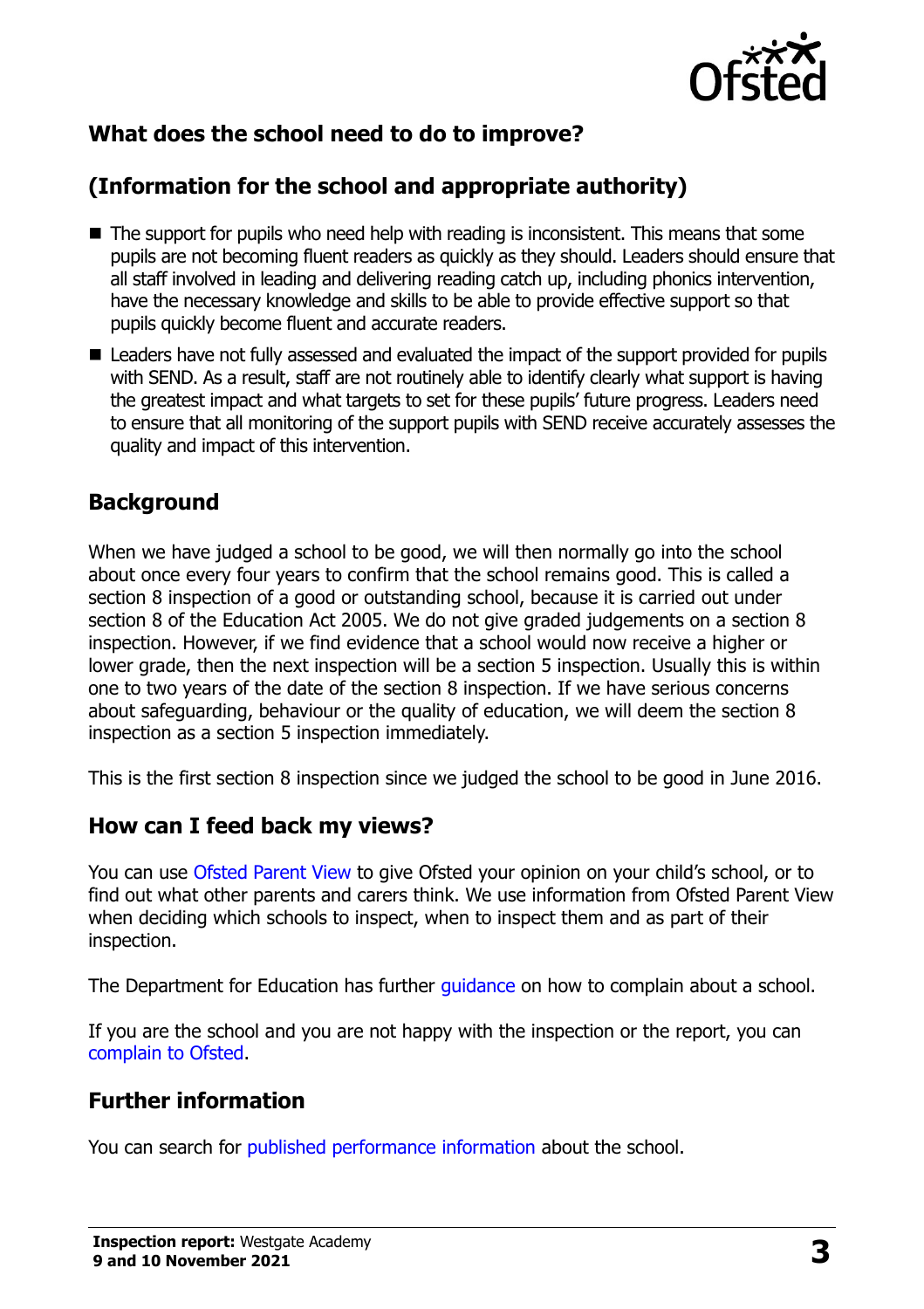

In the report, '[disadvantaged pupils](http://www.gov.uk/guidance/pupil-premium-information-for-schools-and-alternative-provision-settings)' refers to those pupils who attract government pupil premium funding: pupils claiming free school meals at any point in the last six years and pupils in care or who left care through adoption or another formal route.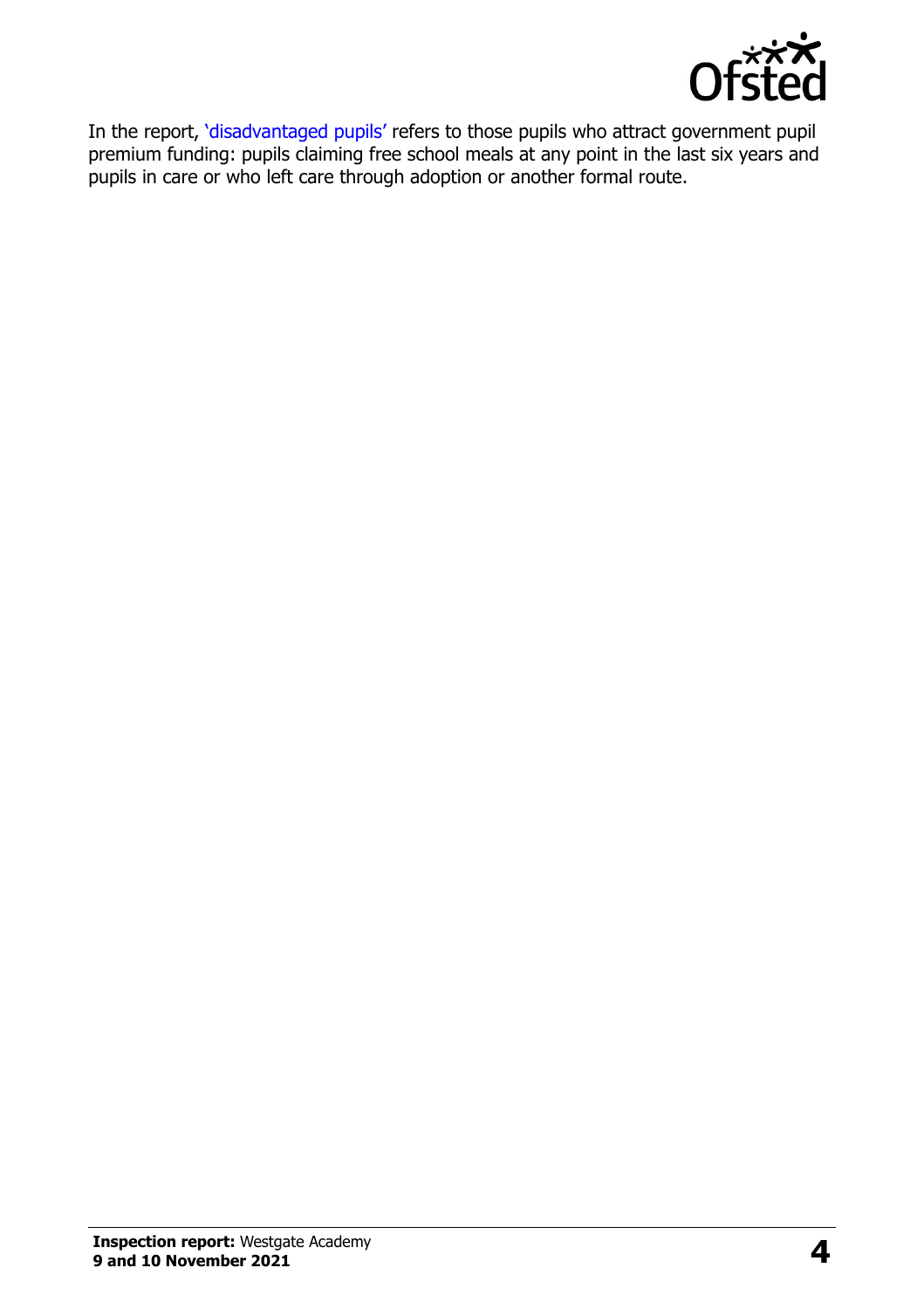

## **School details**

| Unique reference number             | 137451                                                            |
|-------------------------------------|-------------------------------------------------------------------|
| <b>Local authority</b>              | Lincolnshire                                                      |
| <b>Inspection number</b>            | 10199865                                                          |
| <b>Type of school</b>               | <b>Junior</b>                                                     |
| <b>School category</b>              | Academy converter                                                 |
| Age range of pupils                 | 7 to 11                                                           |
| <b>Gender of pupils</b>             | Mixed                                                             |
| Number of pupils on the school roll | 438                                                               |
| <b>Appropriate authority</b>        | Board of trustees                                                 |
| <b>Chair of trust</b>               | Michael Belcher                                                   |
| <b>Headteacher</b>                  | James Kelwick                                                     |
| Website                             | www.westgateacademy.co.uk                                         |
| Date of previous inspection         | 21 and 22 June 2016, under section 5 of<br>the Education Act 2005 |

## **Information about this school**

- Westgate Academy is larger than the average-size junior school.
- The headteacher was new in post in January 2021.

### **Information about this inspection**

- This was the first routine inspection the school received since the COVID-19 pandemic began. The inspector discussed the impact of the pandemic with school leaders and has taken that into account in his evaluation.
- The inspector carried out deep dives in mathematics, reading and PE. For each deep dive, he met with subject leaders, looked at curriculum plans, visited a sample of lessons, spoke to teachers, spoke to some pupils about their learning and looked at samples of pupils' work.
- The inspector also looked at the curriculum plans and spoke to leaders about some other subjects. He visited a science lesson and looked at samples of topic work related to history.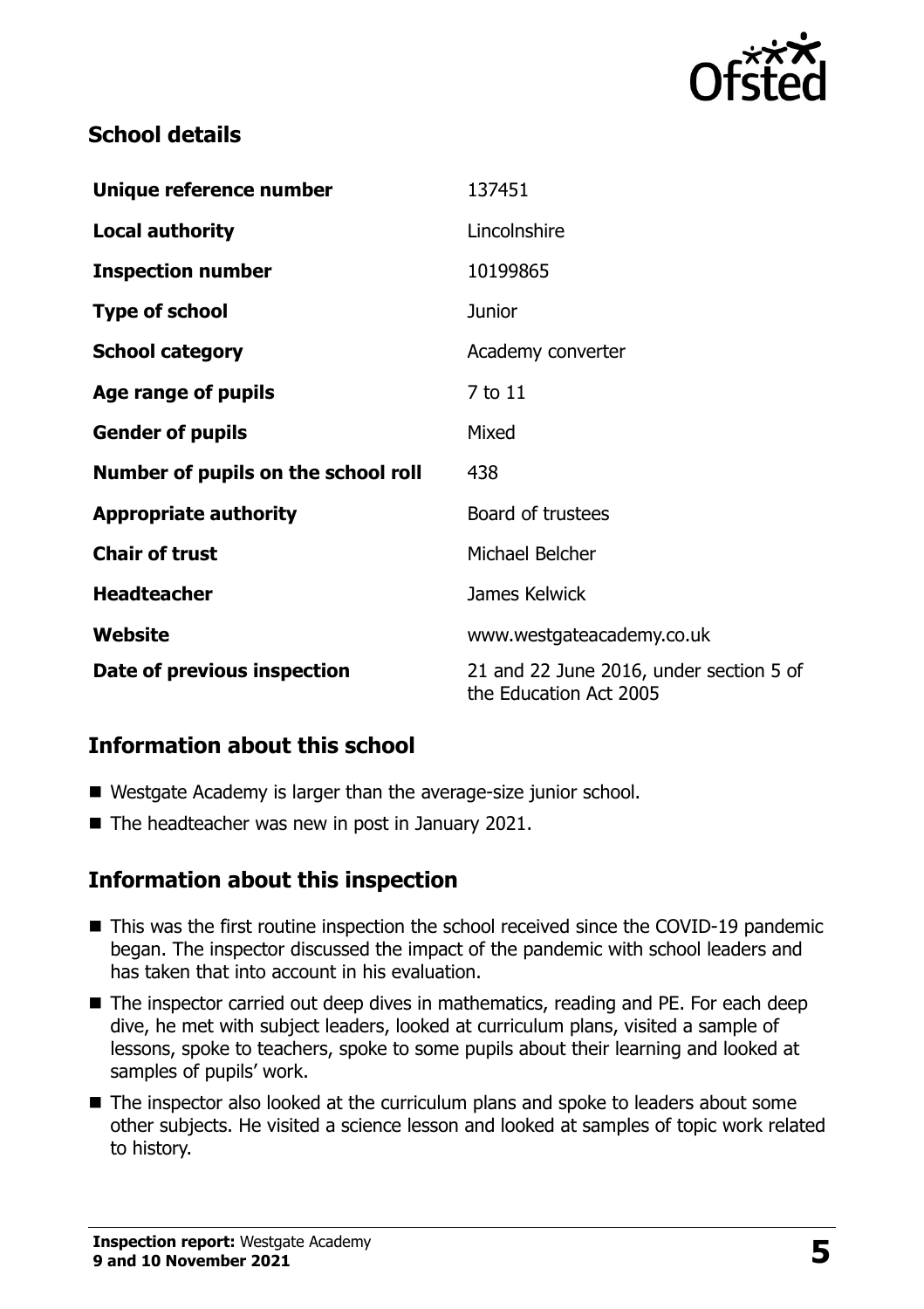

- The inspector heard pupils in different year groups read books and visited reading intervention sessions and whole-class reading times.
- The inspector met with representatives of the local governing body and the special educational needs coordinator.
- The inspector considered a wide variety of school documents, including the school development plan.
- The inspector took note of the responses received on Ofsted Parent View and considered the results of the staff and pupil questionnaires.
- To judge the effectiveness of safeguarding, the inspector considered the school's relevant policies, scrutinised the single central record, checked the school's procedures for the safe recruitment of staff, met with the designated lead for safeguarding and spoke with staff and pupils.

#### **Inspection team**

Dave Gilkerson, lead inspector Her Majesty's Inspector